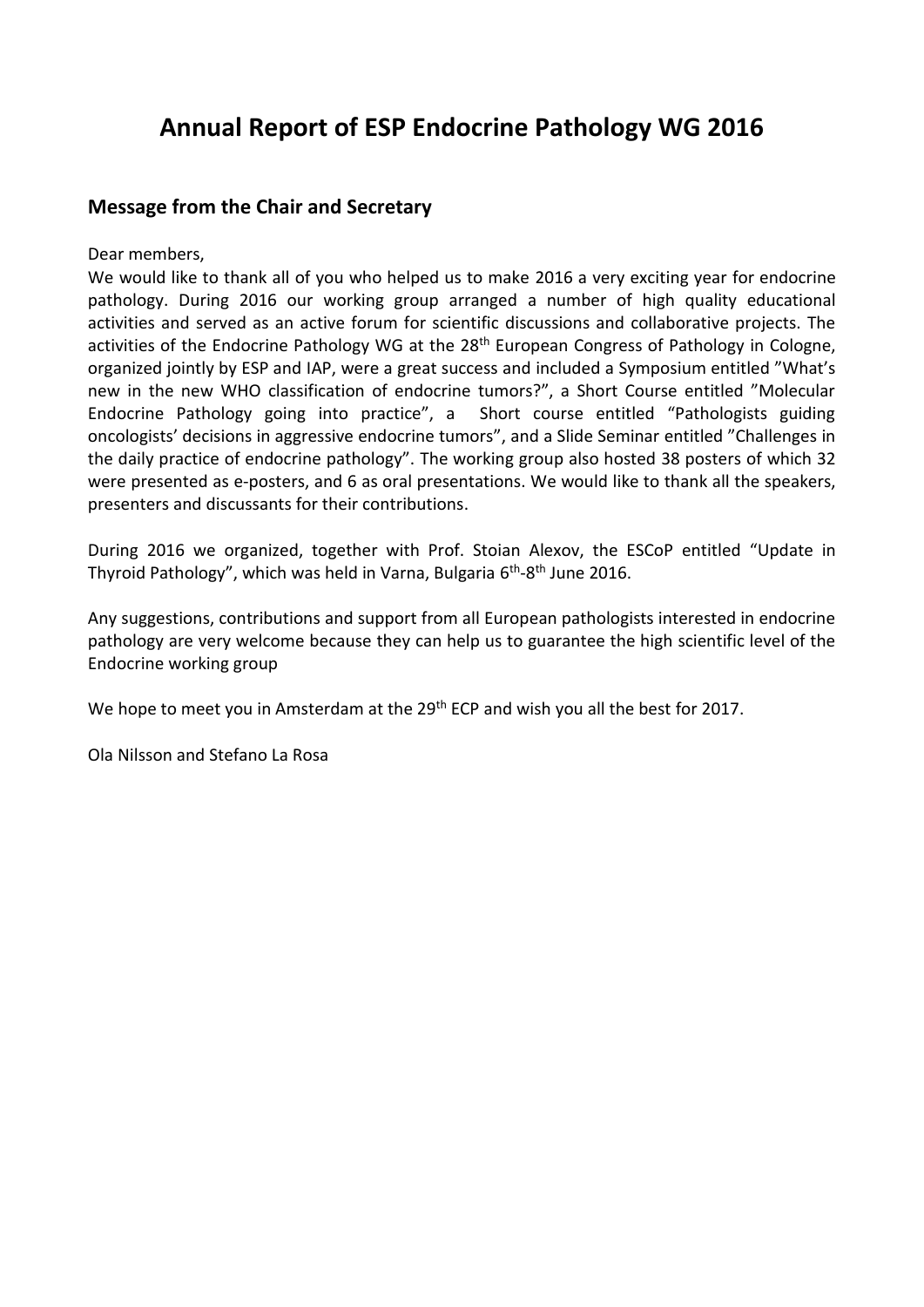### **Status of the Endocrine Working Group**

Since 2015 all members of our Society have been asked to apply for membership in a specific Working Group. The number of members of the Endocrine Working Group has progressively increased reaching a total number of 72 registered members at the end of March 2017 (Figure 1). 83% of members are from Europe whilst 17% are from countries outside Europe including North America, Australia, Africa, South America, and Japan. The distribution of members among different countries is provided in Figure 2.

We encourage all members of ESP who have an interest in endocrine pathology to apply for membership in the Endocrine Pathology WG using the online-based system to help the chairman and secretary in collecting and updating the list of members.



**Figure 1.** The number of members of the Endocrine Working Group has been increasing over time



**Figure 2.** Distribution of members of the Endocrine Working Group among the European and non-European countries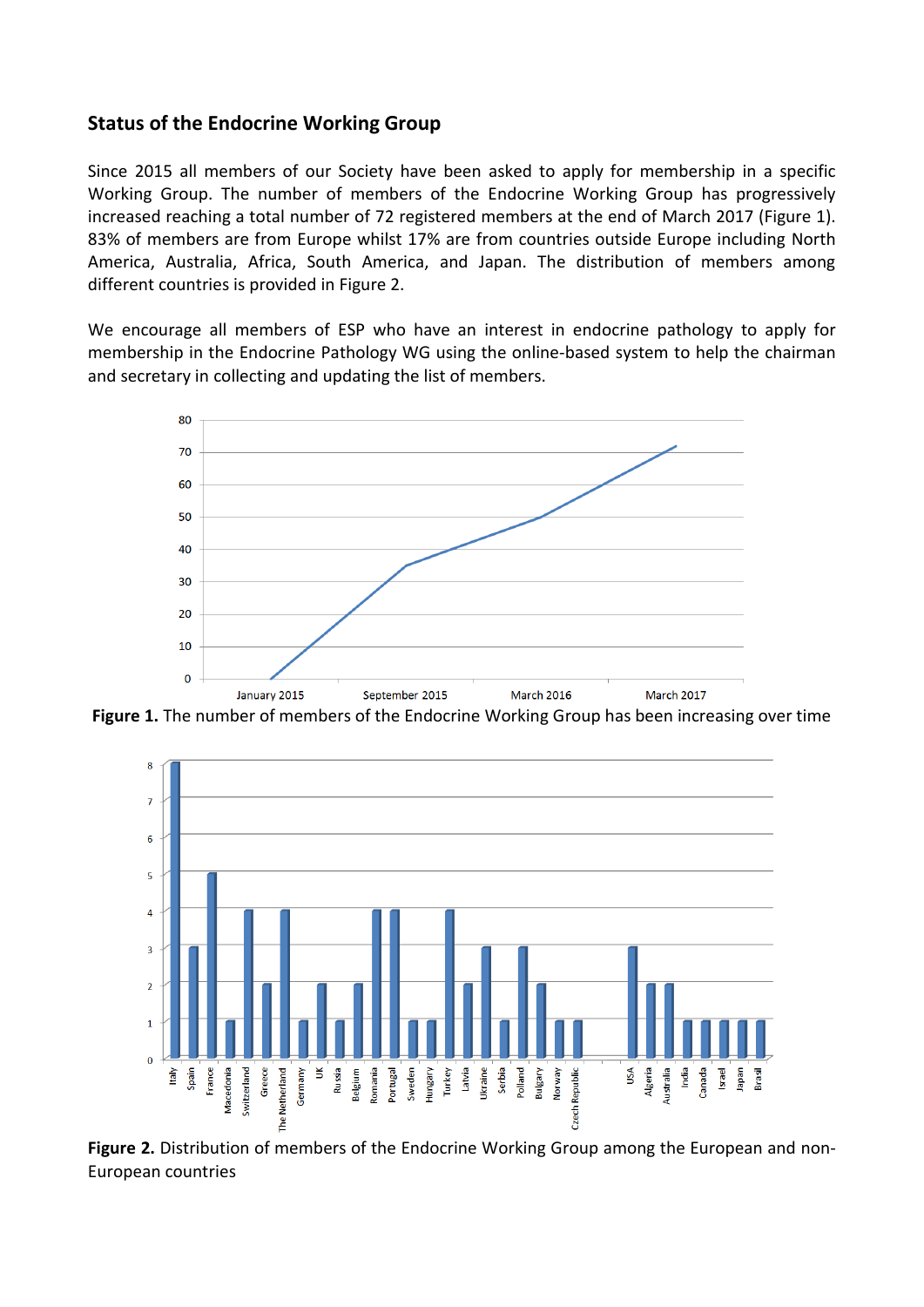# **ESP Advanced Training Centre for Endocrine Pathology**

We are very proud to announce the establishment of two ESP Advanced Training (EAT) Centres for Endocrine Pathology with an emphasis on Thyroid and Parathyroid Tumors:

- 1. The first Centre is based at Ipatimup (Institute of Molecular Pathology and Immunology of the University of Porto) "consortiated" with the Service of Pathology of the Centro Hospitalar S. João/Medical Faculty of the University of Porto (CHSJoão-FMUP). Address of Ipatimup is Rua Júlio Amaral de Carvalho, 45; 4200-135 Porto, Portugal. Chair of the Centre: Manuel Sobrinho-Simões, MD, PhD Prof. and Director, Ipatimup. e-mail: [ssimoes@ipatimup.pt](mailto:ssimoes@ipatimup.pt)
- 2. The second Centre is based at the Institute of Pathology, at the University Hospital (Centre Hospitalier Universitaire Vaudois) in Lausanne, Switzerland. Address: Institut Universitaire de Pathologie, CHUV, Rue du Bugnon 25, CH-1011 Lausanne, Switzerland. [\(http://www.chuv.ch/pathologie/ipa\\_home\)](http://www.chuv.ch/pathologie/ipa_home). Chair of the Institute: Prof. Laurence de Leval. Director of the training program: Prof. Massimo Bongiovanni, e-mail: massimo.bongiovanni@chuv.ch

For further details see the following web-site:

http://www.esp-pathology.org/society/key-activities-and-services/esp-advanced-training-centresgiordano-fellowship.html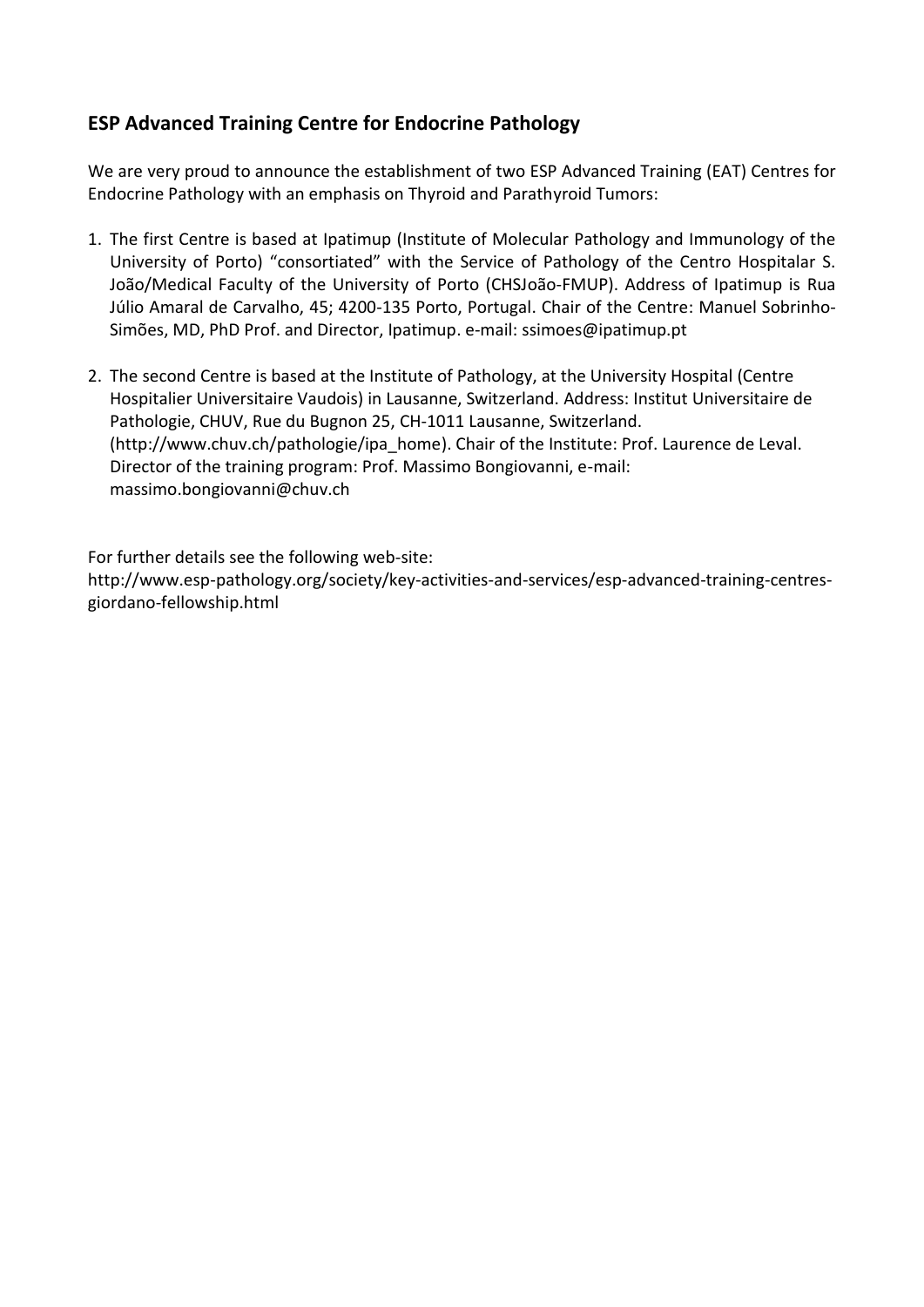# **28th European Congress of Pathology, 25th -29th September 2016, Cologne, Germany**

During the 28<sup>th</sup> ECP, 25<sup>th</sup>-29<sup>th</sup> September 2016 Cologne, Germany, the Endocrine Pathology WG organized the following sessions:

#### **1) Symposium: "What's new in the new WHO classification of endocrine tumors?"** Chairs: K. Kakudo, A. Perren

- 1. Update of WHO Classification of pituitary tumors R. Osamura (Japan)
- 2. Update of WHO Classification of thyroid and parathyroid tumors G. Tallini (Italy)
- 3. Update of WHO Classification of adrenal tumors and paraganglioma A. Tischler (US)
- 4. Update of WHO Classification of endocrine pancreatic tumors G. Klöppel (Germany)
- 5. Update of WHO Classification: Hereditary endocrine tumor syndromes A. Couvelard (France)
- **2) Short Course: "Molecular Endocrine Pathology going into practice"** Chairs: O. Nilsson, G. Tallini
- 1. Update in molecular pathology of differentiated thyroid carcinoma R. Katoh (Japan)
- 2. Update in molecular pathology of paraganglioma A. Lam (Australia)
- 3. Update in molecular pathology of pancreatic and intestinal neuroendocrine neoplasms A. Scarpa (Italy)
- 4. Update in molecular pathology of pulmonary neuroendocrine tumors M. Volante (Italy)
- **3) Short course: "Pathologists guiding oncologists' decisions in aggressive endocrine tumors"** Chairs: O. Nilsson, S. La Rosa
- 1. Diagnosis and treatment of adrenocortical carcinomas, an update H. Sasano (Japan), E. Baudin (France)
- 2. Prognostic factors and treatment of gastroenteropancreatic G3 neuroendocrine carcinomas D. Klimstra (US), H. Sorbye (Norway)
- 3. Diagnosis and treatment of aggressive thyroid neoplasms Y. Kapran (Turkey), F. Orlandi (Italy)
- 4. Diagnosis and treatment of aggressive pulmonary neuroendocrine tumors W. Travis (US), E. Baudin (France)
- **4) Slide seminar: "Challenges in the daily practice of endocrine pathology"** Chairs: M. Sobrinho-Simões, G. Rindi
- Case 1 Pituitary O. Mete (Canada)
- Case 2 Thyroid cytology SoonWon Hong (South Korea)
- Case 3 Thyroid pathology M. Sobrinho-Simões (Portugal)
- Case 4 Pancreas- B. Sipos (Germany)
- Case 5 Gut- M. Anlauf (Germany)

10 minute of Business affairs of the Endocrine WG (Nilsson and La Rosa)

#### **38 posters, 32 e-posters, and 6 oral presentations**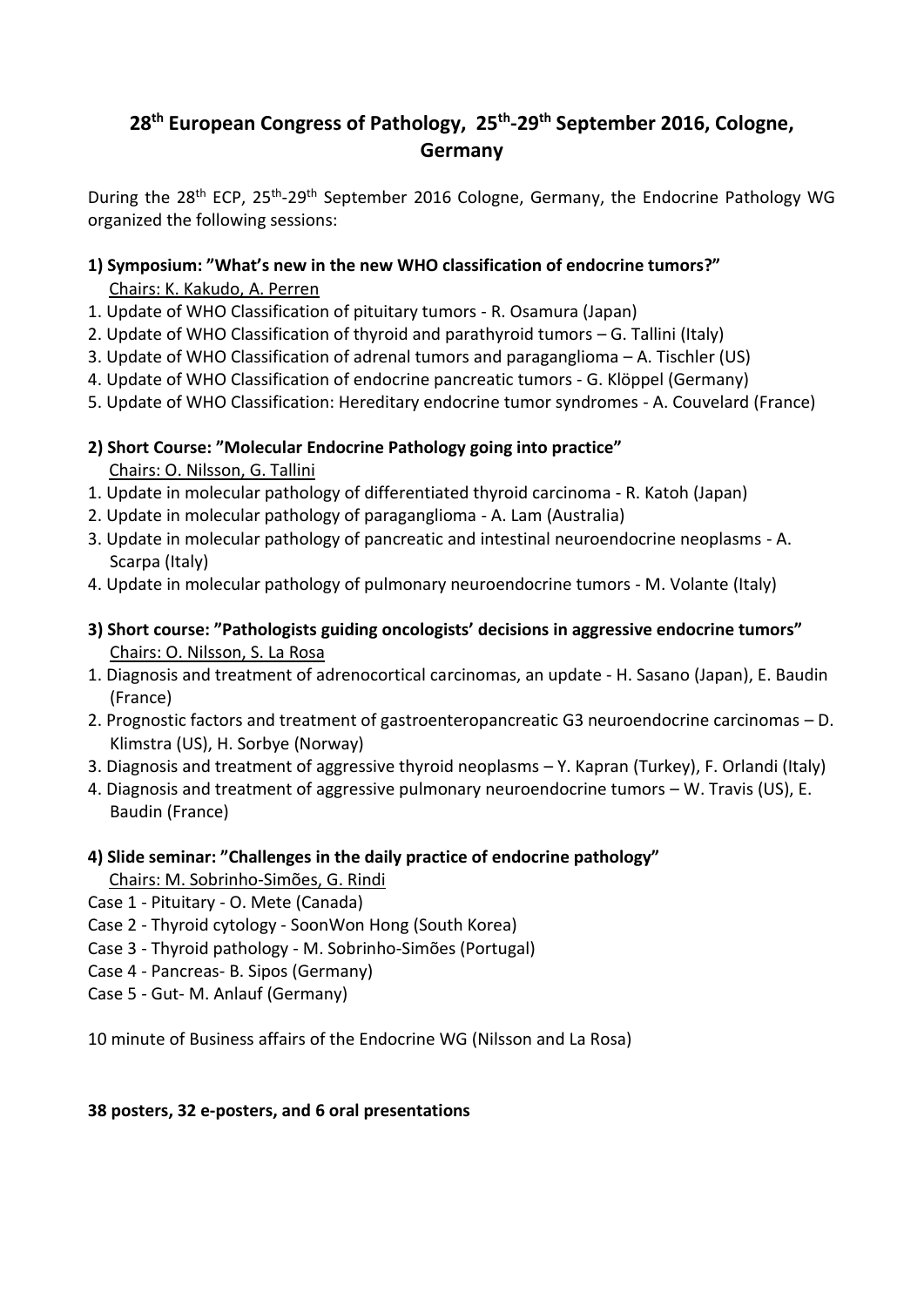# **ESCoP "Update in Thyroid Pathology", 6 th -8 th June 2016 Varna, Bulgaria**

The Endocrine Pathology WG organized the following ESCoP entitled "Update in Thyroid Pathology", which was held in Varna, Bulgaria 6<sup>th</sup>-8<sup>th</sup> June 2016.

| Time          | Title                                                           | <b>Faculty</b>         |
|---------------|-----------------------------------------------------------------|------------------------|
|               |                                                                 |                        |
| $8.45 - 9.00$ | Introduction to the course, faculty and program                 | Sobrinho-Simões        |
| 9.00-10.00    | Interactive case-based session: Goiter, thyroiditis and         | Eloy/Ryska             |
|               | drug-dependent morphological alterations                        |                        |
| 10.00-10.30   | Coffee break                                                    |                        |
| 10.30-12.30   | 1/Slides discussion with the faculties (10 cases including 3    | Eloy/Ryska             |
|               | from the participants)                                          |                        |
| 12.30-13.00   | Keynote Lecture: Pre-analytics of histopathology                | <b>Bussolati</b>       |
| 13.00-14.00   | LUNCH                                                           |                        |
| 14.00-15.30   | Interactive case-based session: Tumor with follicular           | Sobrinho-Simões/Ryska  |
|               | growth pattern                                                  |                        |
| 15.30-16.00   | Coffee break                                                    |                        |
| 16.00-18.00   | 2/Slides discussion with the faculties (10 cases including 3    | Sobrinho-Simões/ Ryska |
|               | from the participants)                                          |                        |
| 18.00-18.30   | <b>Quiz:</b> Non neoplastic and follicular lesions $-$ progress | Sobrinho-Simões/       |
|               | evaluation                                                      | Eloy/Ryska             |

#### **June 6th -Monday- Benign and malignant follicular patterned lesions**

**June 7th -Tuesday- Papillary carcinoma, medullary carcinoma, poorly differentiated carcinoma , and anaplastic carcinoma**

| Time        | <b>Title</b>                                                  | <b>Faculty</b>      |
|-------------|---------------------------------------------------------------|---------------------|
|             |                                                               |                     |
| 9.00-10.30  | Interactive case-based session: Papillary carcinoma and       | Sobrinho-Simões/    |
|             | medullary carcinoma                                           | Kapran/Ryska        |
| 10.30-11.00 | Coffee break                                                  |                     |
| 11.00-11.30 | Keynote Lecture: Historical background on C cells and         | <b>Bussolati</b>    |
|             | medullary carcinoma                                           |                     |
| 11.30-13.30 | 3/Slides discussion with the faculties (10 cases including    | Sobrinho-           |
|             | 3 from the participants)                                      | Simões/Kapran/Ryska |
| 13.30-14.30 | <b>LUNCH</b>                                                  |                     |
| 14.30-16.00 | Interactive case-based session: Poorly                        | Sobrinho-Simões/    |
|             | differentiated/anaplastic carcinoma                           | Eloy/Ryska          |
| 16.00-16.30 | Coffee break                                                  |                     |
| 16.30-18.00 | 4/Slides discussion with the faculties (8 cases including     | Eloy/Ryska          |
|             | 3 from the participants)                                      |                     |
| 18.00-18.30 | <b>Quiz:</b> Differentiated and poorly differentiated thyroid | Sobrinho-Simões     |
|             | carcinomas – progress evaluation                              | Eloy/Kapran/Ryska   |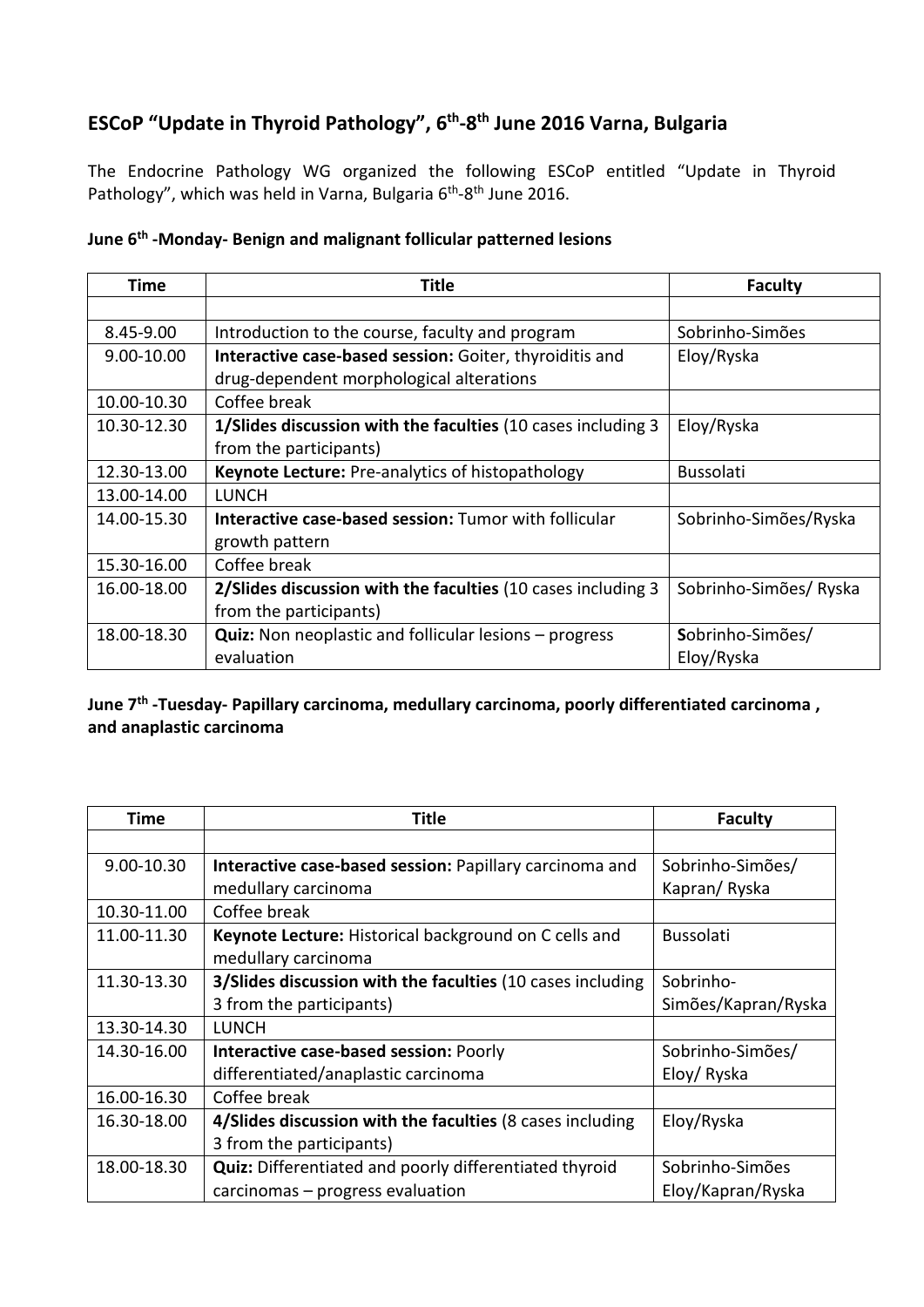#### **June 8th -Wednesday morning - Miscellaneous thyroid neoplasms**

| Time        | Title                                               | <b>Faculty</b> |
|-------------|-----------------------------------------------------|----------------|
|             |                                                     |                |
| 9.00-10.30  | Interactive case-based session: Rare thyroid tumors | Kapran/Ryska   |
| 11.00-11.30 | Coffee break                                        |                |
| 11.30-13.00 | 5/Slides discussion with the faculties (5 cases)    | Kapran/Ryska   |
| 13.00-14.00 | <b>LUNCH</b>                                        |                |